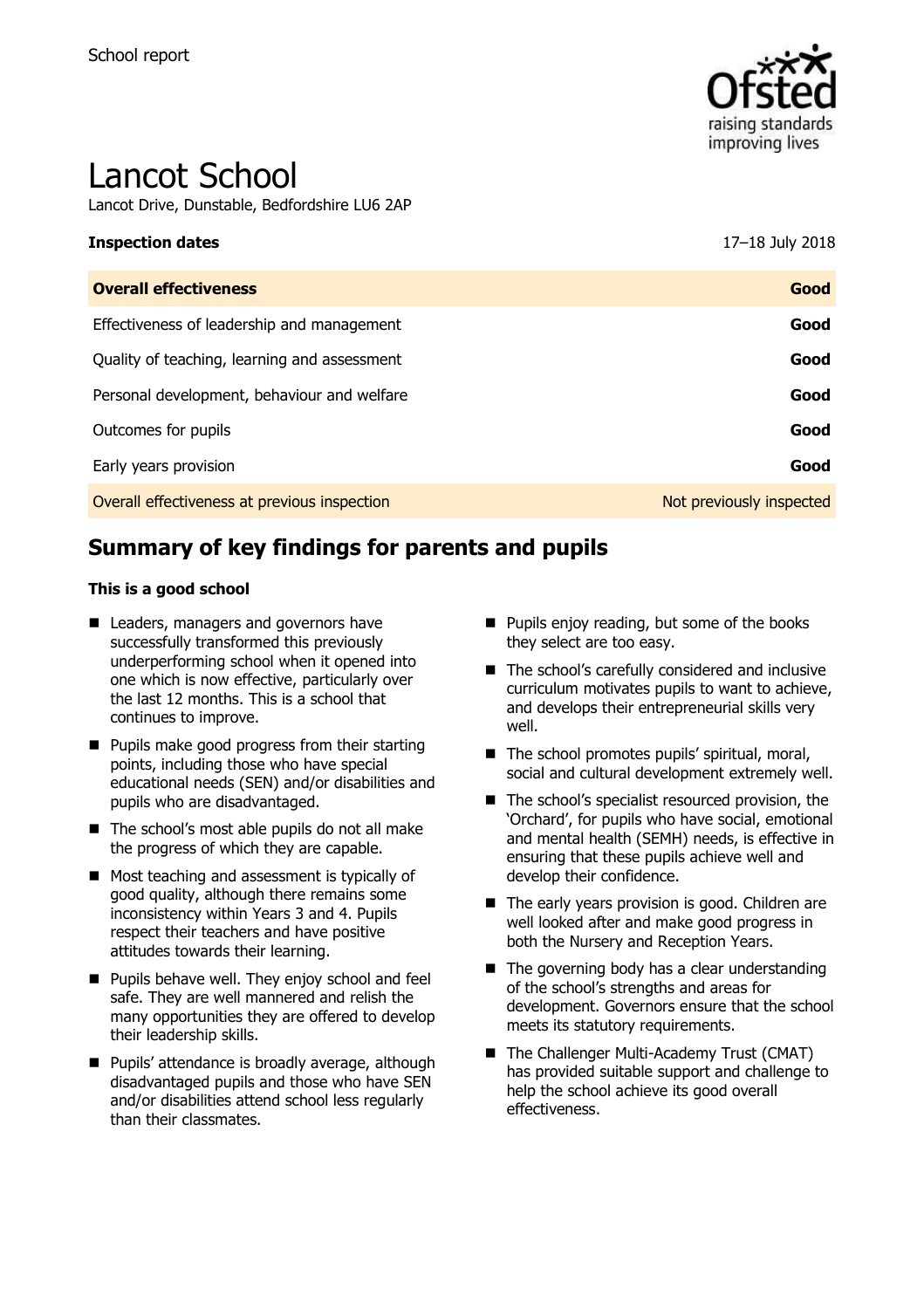

# **Full report**

### **What does the school need to do to improve further?**

- Strengthen the quality of teaching, learning and assessment by:
	- making sure that all teaching targeted at pupils in Years 3 and 4 is of the same high quality as that experienced by other pupils in the school
	- ensuring that teachers' planning across the school takes more account of the needs of the most able pupils
	- guiding pupils to select reading books that are suitably challenging.
- Ensure that a greater proportion of disadvantaged pupils and pupils who have SEN and/or disabilities attend school more regularly by targeting those parents and carers who send their children to school less regularly through the work of the welfare officer.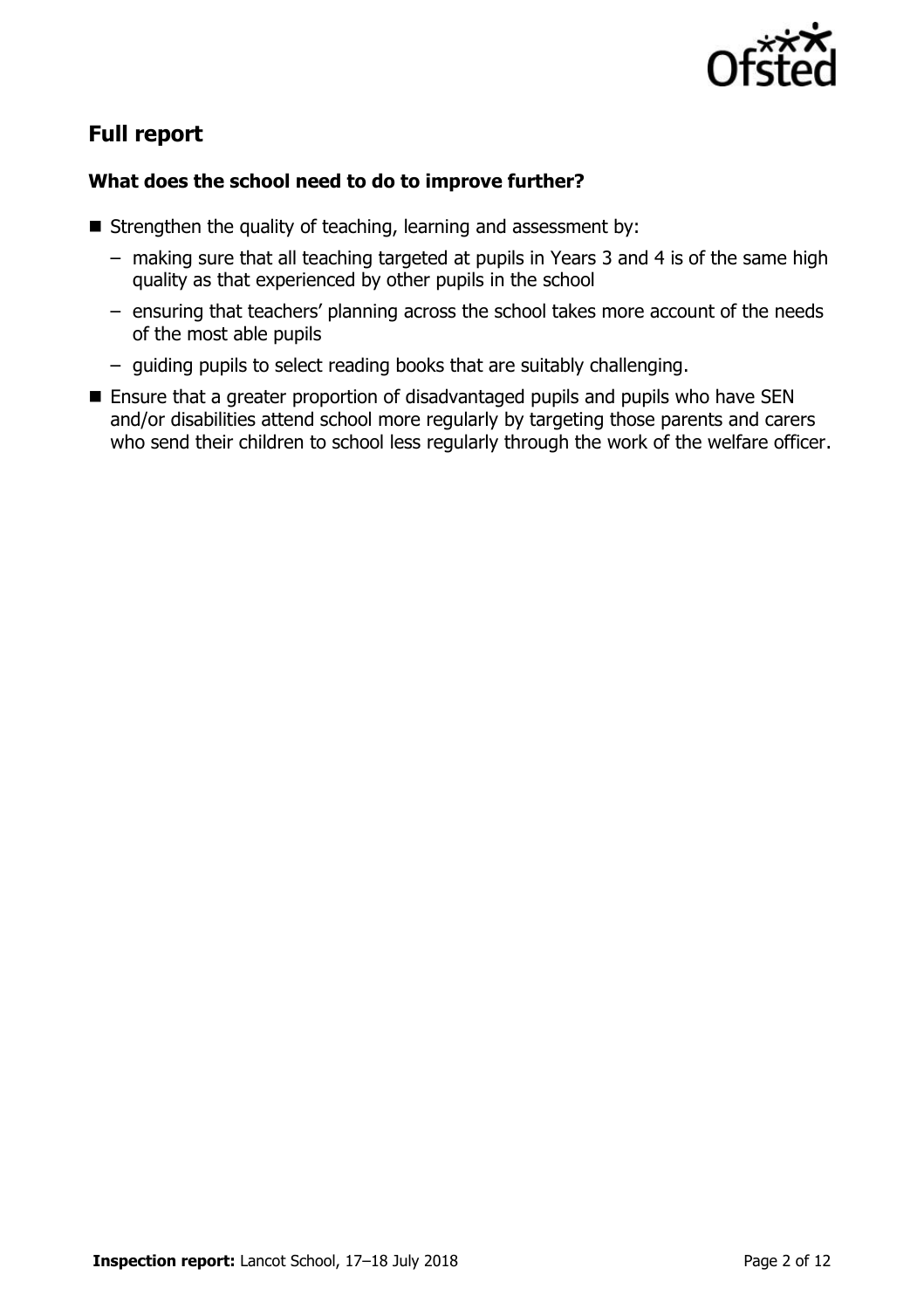

# **Inspection judgements**

#### **Effectiveness of leadership and management Good**

- Senior leaders have successfully addressed the school's weakest aspects, particularly over the course of this academic year, in order to create a school in which pupils achieve well.
- The headteacher has a clear vision for the school, which is shared by leaders at all levels, governors, parents and pupils. The school's values are known and understood, and are modelled well by pupils across the school.
- Parents' responses to Ofsted's online questionnaire, Parent View, are supportive of the school and acknowledge the transformation that has taken place since it opened. One parent of a child in Year 6 wrote: 'As a parent, in all honesty, I could not ask for more of my son's time at Lancot. I'm very sad his time there is coming to an end.'
- Self-evaluation systems are well established and tie in closely with strategic school improvement planning. Inspectors gathered sufficiently convincing evidence during this inspection to support leaders' judgements on the school's effectiveness.
- Middle leaders have played a key role in securing school improvement. These members of staff are knowledgeable and share senior leaders' commitment to making the school as effective as possible. They are willingly held to account for the performance of their individual areas of responsibility, and are developing well as a cohesive team.
- The curriculum is a strong aspect of the school's provision. The headteacher spoke passionately about her rationale for the chosen choice of subjects and approach. She clearly understands what she wants pupils to gain from the curriculum and provided several detailed examples of its impact on developing the whole pupil.
- The curriculum promotes pupils' entrepreneurial skills particularly well. All classes run a bank in order to develop pupils' financial awareness. Whenever a project takes place, such as a school production, pupils devise ways of raising funds and investing them back into the next initiative.
- The management of teaching is effective. Senior leaders have taken decisive action to tackle weak teaching. As a result of more rigorous monitoring activities, weaker teaching has been identified and appropriate support has been offered. Most of this has been effective, but further support is required for the few teachers whose teaching is not yet consistently good.
- Leaders who observed teaching jointly with inspectors accurately evaluated the weaker aspects as well as the stronger features.
- Newly qualified teachers and experienced teachers who join the school are highly complimentary about the induction of new staff. Training is often bespoke, depending on teachers' identified needs. Teachers also value the 'triad' discussions which involve the sharing of good practice in groups of three, often across different key stages.
- The school's expenditure of pupil premium funding and additional funding for pupils who have SEN and/or disabilities is securing good progress for eligible pupils.
- The school has used the physical education (PE) and sport premium well. Some of the fund has been spent on professional development for staff to develop their confidence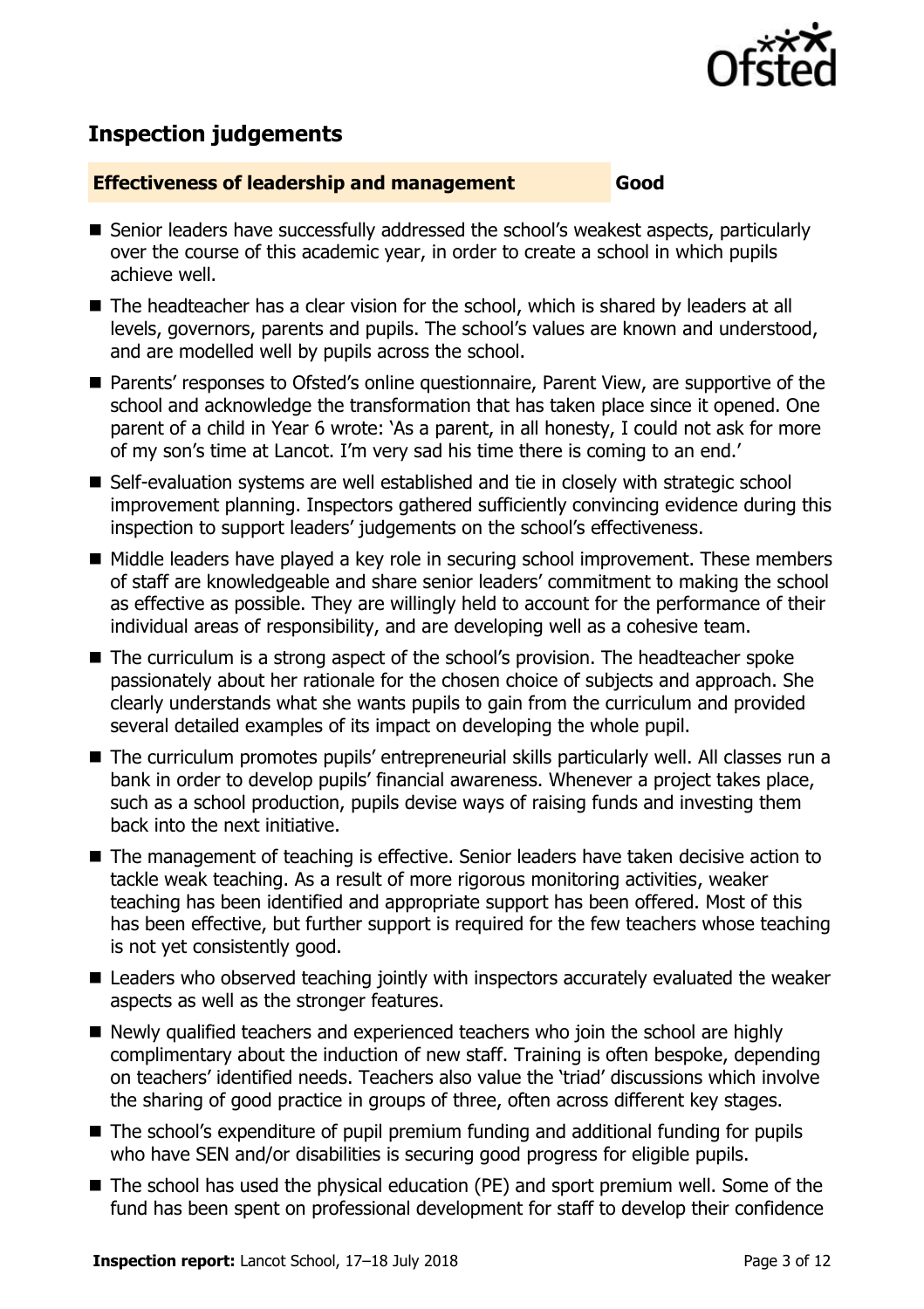

and skills, and some has been used to employ sports coaches. There has been an increase in the number of pupils joining sports clubs. Netball is particularly popular with boys and girls, with a third of Years 4, 5 and 6 regularly practising the sport.

- The school's promotion of pupils' spiritual, moral, social and cultural development (SMSC) is highly effective. School leaders carefully map the full coverage of SMSC development and the coverage of fundamental British values. Pupils know right from wrong and have a sound understanding of modern democratic Britain.
- The support of CMAT has contributed to the school's rapid improvement. This has included working with the school's leaders to present achievement data in a more userfriendly way and making it a more helpful tool for raising standards, and providing effective coaching for the headteacher.

#### **Governance of the school**

- CMAT's decision to replace the governing body with new members has improved this aspect of the school's leadership. Governors have carried out an audit of their existing skills, and are seeking to appoint someone with experience of diversity as a result of this.
- Governors are determined to drill down more deeply when presented with data to enable them to check more closely the performance of some of the school's more vulnerable groups of pupils.
- $\blacksquare$  Members of the governing body visit the school regularly to test out for themselves what they are told by the school's leaders. This involves visiting lessons, having previously been coached in what to look for, and meeting with key members of staff.
- Governors ensure that statutory policies are reviewed and kept up to date. They also ensure that they receive the relevant training in order to fulfil their role effectively.

#### **Safeguarding**

- The arrangements for safeguarding are effective.
- Leaders have ensured that staff have read and received relevant safeguarding documentation, including the safeguarding policy and 'Keeping children safe in education' (2016). All staff have been suitably trained in the government's 'Prevent' duty.
- $\blacksquare$  The school has published a suitable safeguarding policy on its website.
- **Procedures relating to child protection matters are understood and implemented well** by members of staff. Records relating to child protection matters are securely filed away, with details of discussions with external agencies, actions taken and any resolution reached.
- The school is moving towards an online system, which is currently being piloted by the safeguarding team. Plans are in place to roll this out to all staff from September 2018.
- The school's single central record of recruitment checks of the suitability of staff is compliant with current requirements.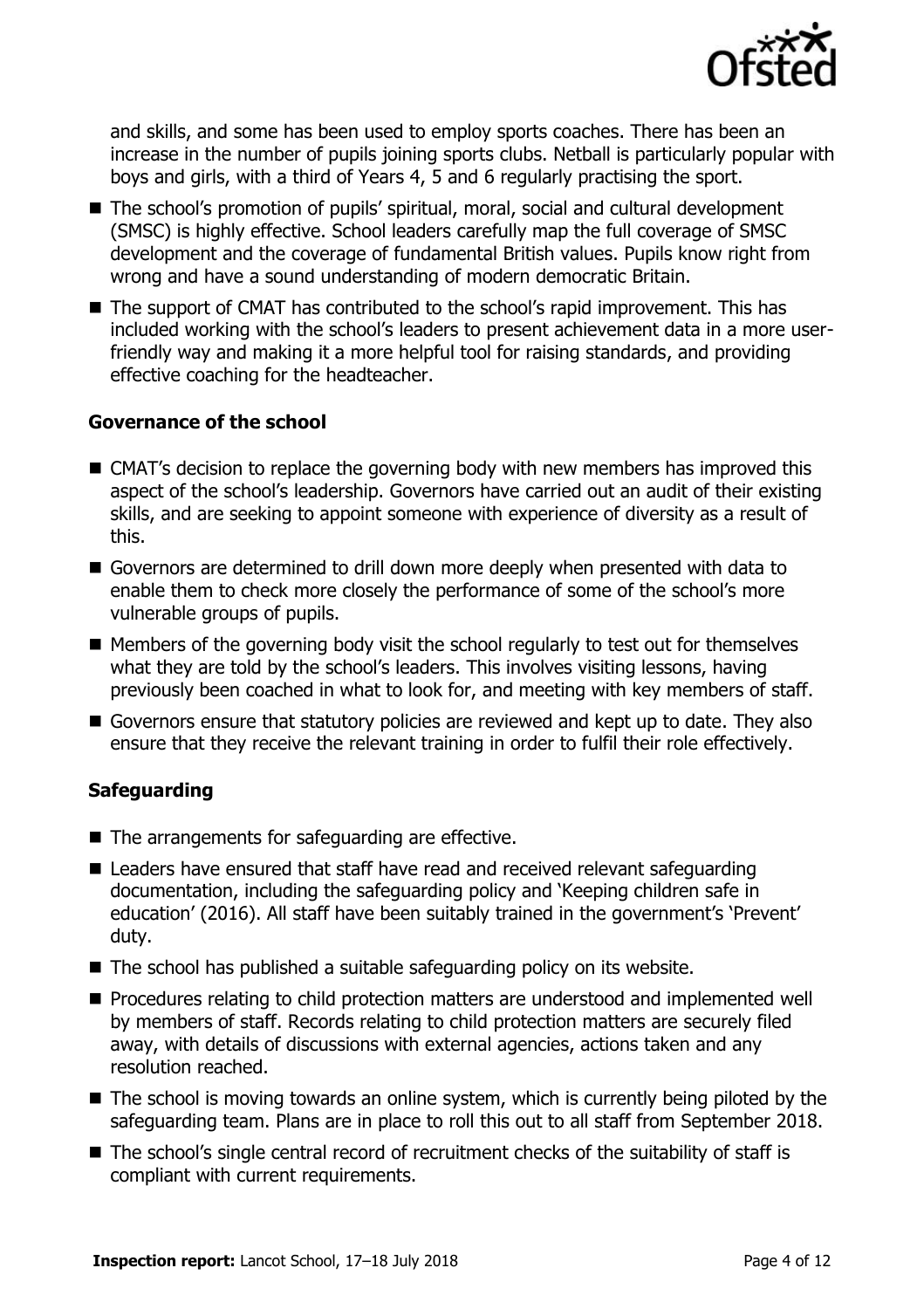

#### **Quality of teaching, learning and assessment Good**

- Teachers typically have strong subject knowledge and have productive relationships with the pupils they teach. This helps pupils to achieve well across a range of subjects because teacher–pupil relationships are founded on mutual respect.
- $\blacksquare$  Most teaching takes account of the individual needs of pupils. When teachers plan for learning, they largely use their knowledge of pupils' prior attainment, which enables most pupils to make good progress. This is particularly the case for pupils who have SEN and/or disabilities and for disadvantaged pupils.
- Some teaching does not consistently meet the needs of the most able pupils, including most-able disadvantaged pupils. This is the case across the school. When this occurs, this lack of precision in teachers' planning means that most-able pupils are not sufficiently challenged. Hence, they do not always make the progress of which they are capable.
- Additional adults in the classroom are used well and routinely liaise closely with the class teacher prior to the lesson taking place. This means that these adults can plan ahead as to how best to support the pupils they work with. Inspectors observed many examples of teaching assistants helping pupils to understand for themselves the tasks they were attempting.
- $\blacksquare$  Pupils are actively involved in a wide range of activities to enable them and their teachers to assess the progress they are making. Pupils typically assess their own progress towards achieving the learning outcomes in the lesson and also the progress made by their classmates. Teachers effectively implement the school's assessment policy, and pupils told inspectors that they find their teachers' written and verbal feedback very helpful.
- **Effective teaching picks up on pupils' misconceptions so that they deepen their** knowledge and understanding of the topic they are being taught. For example, in a Year 6 lesson on rationing and how this affected meal choices during the Second World War, the teacher quickly and helpfully corrected a pupil's incorrect response, so that pupils did not leave the lesson with inaccurate information.
- Although the quality of teaching in the school is largely good, there is some inconsistency within certain year groups, notably in Years 3 and 4. This is recognised by senior leaders, who are working well to diminish any differences through welltargeted and bespoke support.
- Reading has an increased profile following the poor results in key stage 2 in 2017. Pupils enjoy reading and can explain the benefits of reading regularly and for pleasure. The teaching of reading has improved across the school, although inspectors found that some of the books being read by pupils for pleasure were not challenging enough when taking account of the pupil's ability. Pupils spoke excitedly about how every pupil from Reception Year to Year 6 had produced an online digital book which has been published and is available in the local library.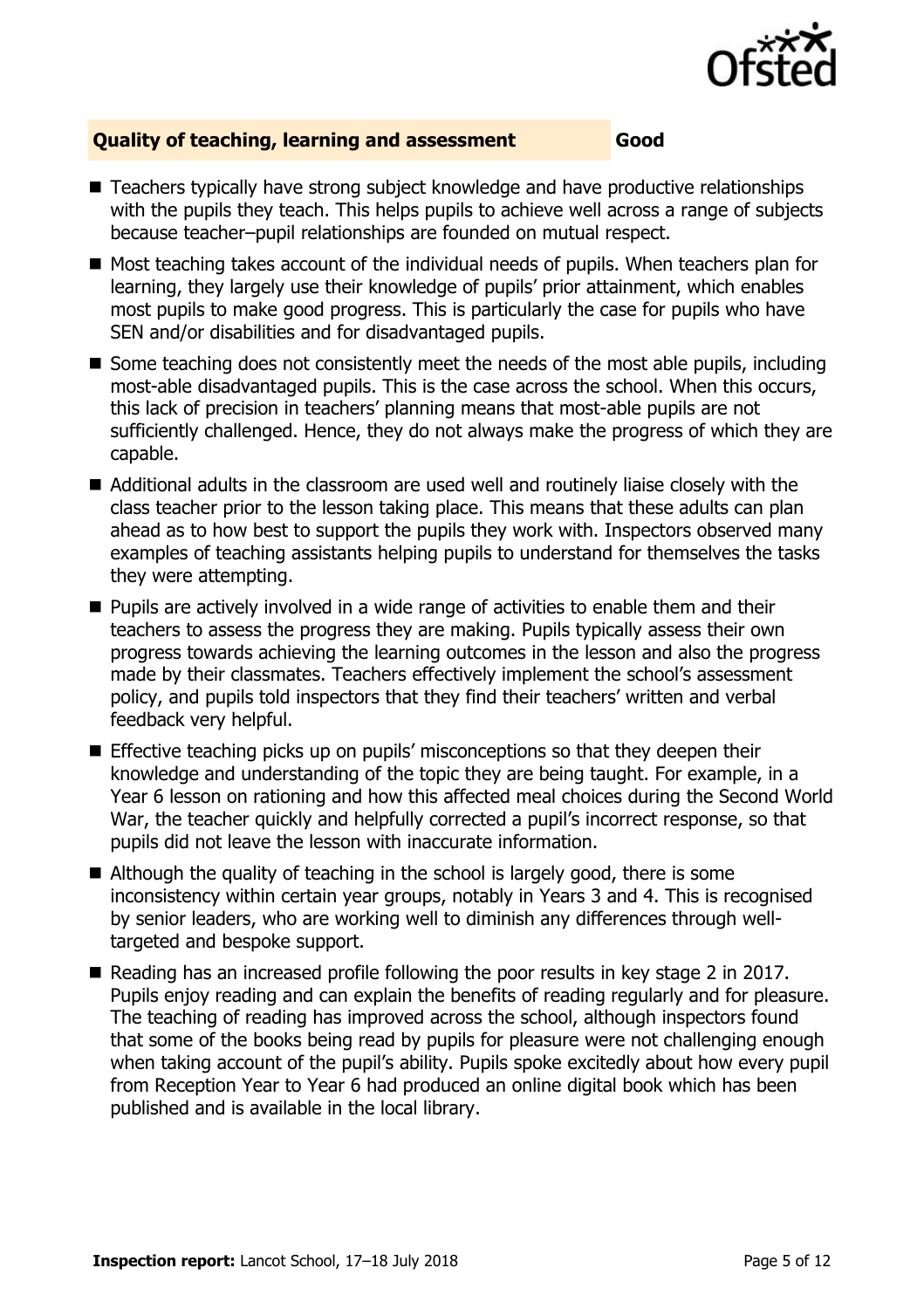

#### **Personal development, behaviour and welfare Good**

#### **Personal development and welfare**

- The school's work to promote pupils' personal development and welfare is good.
- **Pupils in the 'Orchard' provision are well looked after, and teachers' expectations of** their attitudes to learning and the progress they make match those of other pupils in the school.
- **Pupils are actively encouraged to be kind to one another. A group of pupils from key** stage 1 told inspectors: 'Everyone is nice. We all look after each other.'
- Pupils understand and model the school's values of 'Nurture; working together; success; and aspire'. They provided meaningful definitions of the four values to inspectors, and enthusiastically collect stickers to demonstrate when they work towards demonstrating the values.
- **Pupils feel safe and know how to keep themselves safe. They have a good understanding** of the risks associated with using computers and social media. The vast majority of parents who responded to Parent View believe the school is a safe place for their child.
- $\blacksquare$  Pupils have a good understanding of bullying and the different forms it may take. Although bullying does happen in the school, pupils say that it is an unusual occurrence and are confident that when it is reported to an adult, it is dealt with well. The school council has plans in place to eradicate bullying altogether, by making sure that there is a zero-tolerance approach to any incidents.
- **Pupils are routinely taught not to use derogatory language under any circumstances.** Recorded incidents of such language are extremely rare.
- **Pupils are offered a wide range of roles and responsibilities to develop their confidence** and self-esteem. These include being a librarian, a mathematics leader, a PE leader, a digital leader, a reading buddy, a member of the gardening team or a member of the school council. Many of these roles include submitting a written application and being interviewed by a selection panel.

#### **Behaviour**

- The behaviour of pupils is good.
- **Pupils are well mannered and respectful of their teachers and of one another. They** quickly respond to their teachers' instructions in lessons.
- **Pupils move around the school sensibly and are considerate of their classmates' views** in lessons. They hold doors open for one another and for visitors to the school. Inspectors observed pupils behaving sensibly during breaktimes and lunchtimes, and socialising well with each other when sitting together for lunch.
- The proportion of pupils excluded from school for fixed periods of time is low.
- **Pupils' attendance over time has improved and is now broadly in line with the national** average. Pupils who have SEN and/or disabilities and those who are disadvantaged attend school less regularly than others in the school.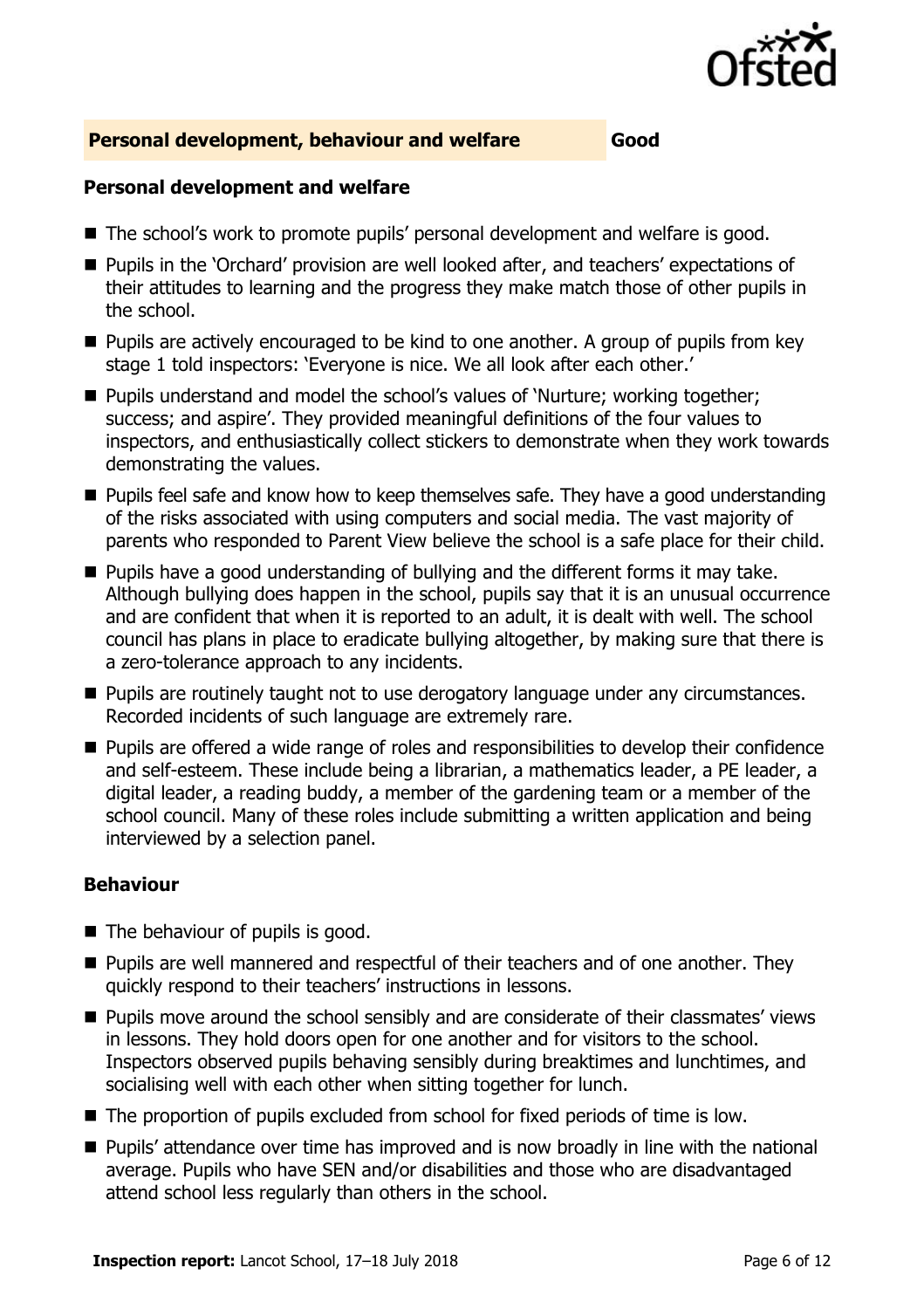

- The proportion of pupils who are persistently absent from school has declined over time. Previously, it was much too high, but is now getting closer to the national average. This is partly due to the appointment of specialist members of staff, including a welfare officer, and the school's productive work with targeted parents.
- **Pupils take pride in their appearance and in the way they present the work in their books.**

#### **Outcomes for pupils Good**

- Historically, pupils' outcomes have not been strong by the time they leave the school. This was reflected in the end of key stage 2 results in 2017, where pupils did not make the progress of which they were capable, particularly in reading.
- Stronger leadership and accountability, coupled with marked improvements in the quality of teaching and pupils' positive attitudes to learning, ensure that current pupils make good progress over time from their different starting points.
- Unconfirmed key stage 1 test results for 2018 show that progress from early years to the end of key stage 1 is strong, with many pupils achieving beyond age-related expectations in reading, writing and mathematics.
- The proportion of pupils meeting the required standard in the phonics screening check in Year 1 in 2018 was well above the national average set in the previous year. A contributory factor to this ever-increasing proportion is the introduction of twice-daily phonics sessions.
- $\blacksquare$  Pupils are now achieving well by the end of Year 6 in reading, writing and mathematics, although not enough of the school's most-able pupils make the progress of which they are fully capable. This is also evident from the unconfirmed 2018 test results.
- **Pupils have access to reading either in lessons or by using the school's library. When** inspectors heard pupils read aloud, the quality of reading was typically sound. Some pupils read from books which were age-appropriate, but others did not.
- Inspectors' scrutiny of pupils' work from all year groups, and across a wide range of subjects, indicates that the improved rate of progress is commonplace. This work review also confirmed some slight inconsistency in the quality of teaching within Years 3 and 4, and the potential for some of the most able pupils to be presented with a greater degree of challenge in lessons.
- Pupils who have SEN and/or disabilities, including those who have an education, health and care plan, make good progress from their starting points. Pupils in the 'Orchard' provision make gains in their learning and progress.
- Children looked after typically make strong progress in the school and achieve good outcomes.
- The differences in progress between disadvantaged pupils and others nationally are diminishing at a fast rate. This is because the additional funding is used well to raise these pupils' aspirations and to develop their confidence.
- **Pupils are well prepared for their transition to secondary school by the time they reach** the end of Year 6. They leave school well equipped with the necessary skills to continue to build on their current progress.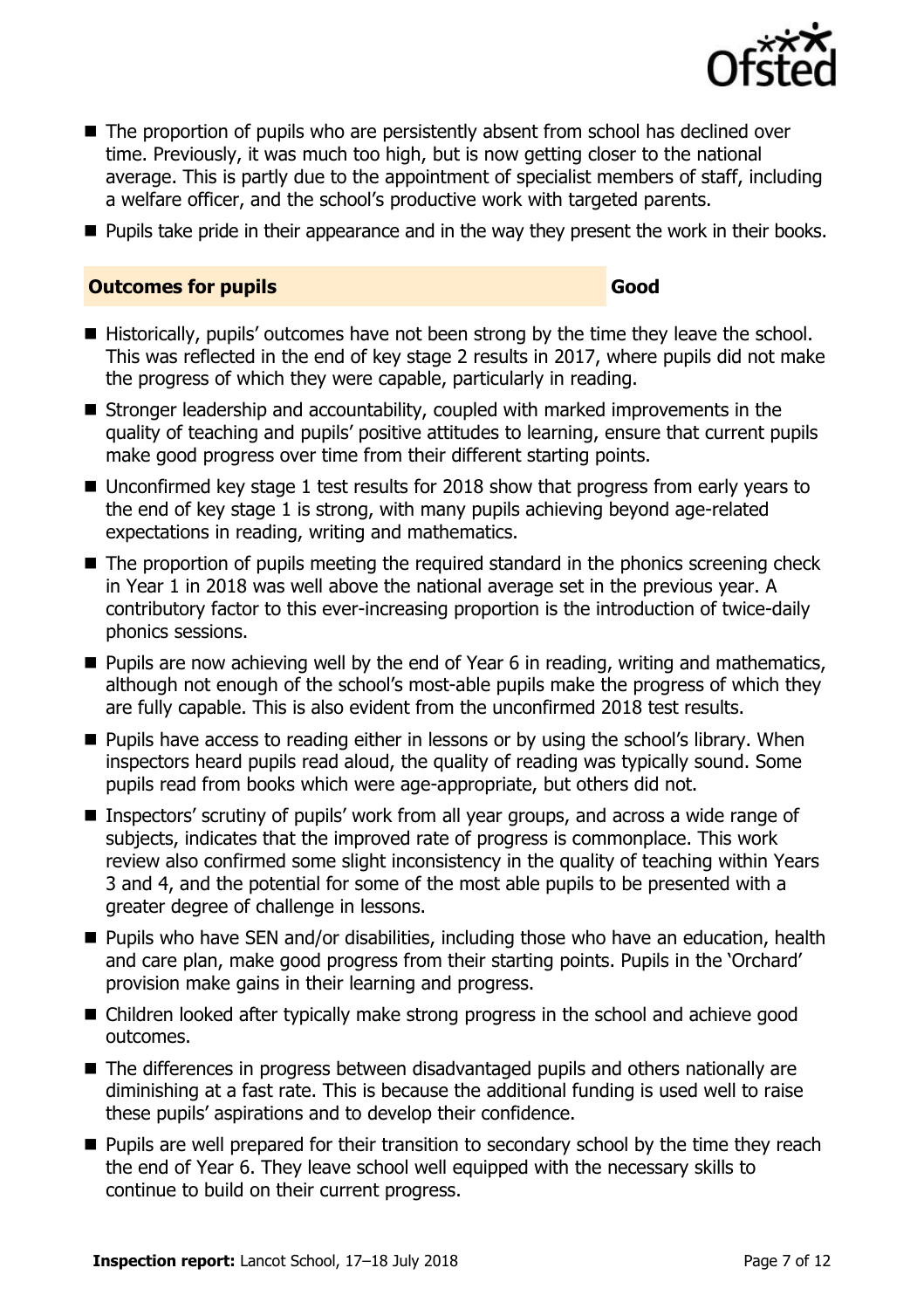

#### **Early years provision Good**

- The majority of children start in the Nursery and Reception classes with skills and abilities that are broadly typical for their age. However, staff recognise the limited speaking and listening skills of some children when they join the school. Consequently, there is an emphasis on encouraging children to speak clearly and develop their vocabulary. Teachers and teaching assistants ask insightful questions and give children time to reply. Staff model the use of language well. As a result, children quickly learn to speak in whole sentences and express their feelings and ideas with confidence.
- Children currently in the Nursery and Reception classes make strong progress. The proportion of children achieving a good level of development has improved and is now above the national average. Consequently, children are being well prepared for Year 1.
- The early years provision is well led and managed by the knowledgeable early years leader, who is also the deputy headteacher. Staff in the Nursery and Reception classes work together well. They have a good understanding of the early years curriculum. They plan activities that engage children and motivate them to learn. Children's knowledge and skills are assessed regularly, and activities are then provided that capture children's interests and build on what they already know.
- Children enjoy the activities teachers plan for them and behave well. Classroom routines are well established and children learn and play happily alongside, and with, each other. They take turns and share equipment well.
- Teachers ensure that children have opportunities to engage in both activities led by adults and tasks that they can choose for themselves. Indoors and outside, the learning areas are welcoming and stimulating. The well-organised resources are accessible so that children can investigate and explore their own ideas. Whether labelling the features of a dinosaur island, building the tallest marble tower or writing about what they would like to be when they grow up, children make good use of the skills they have learned.
- Teachers and teaching assistants use observations to assess precisely how well children are learning and developing. They quickly recognise when children need additional support and put this in place. This ensures that children make good progress from their starting points.
- Adults ensure that children are safe and that safeguarding arrangements are secure. The children know how to stay safe in the environment and take reasonable steps to manage their own well-being and health. For example, an inspector observed that when a group of children were planning an imaginary trip to the beach, they commented: 'We must take our sunhats and some sun cream!'
- Parents feel included in their children's learning through the regular updates they receive, the practical workshops and the special events when they have the opportunity to visit the school and observe their children's learning. Teachers welcome the comments from parents about children's achievements outside of school, and consequently the partnership between home and school is strong and children's development and progress is a shared priority.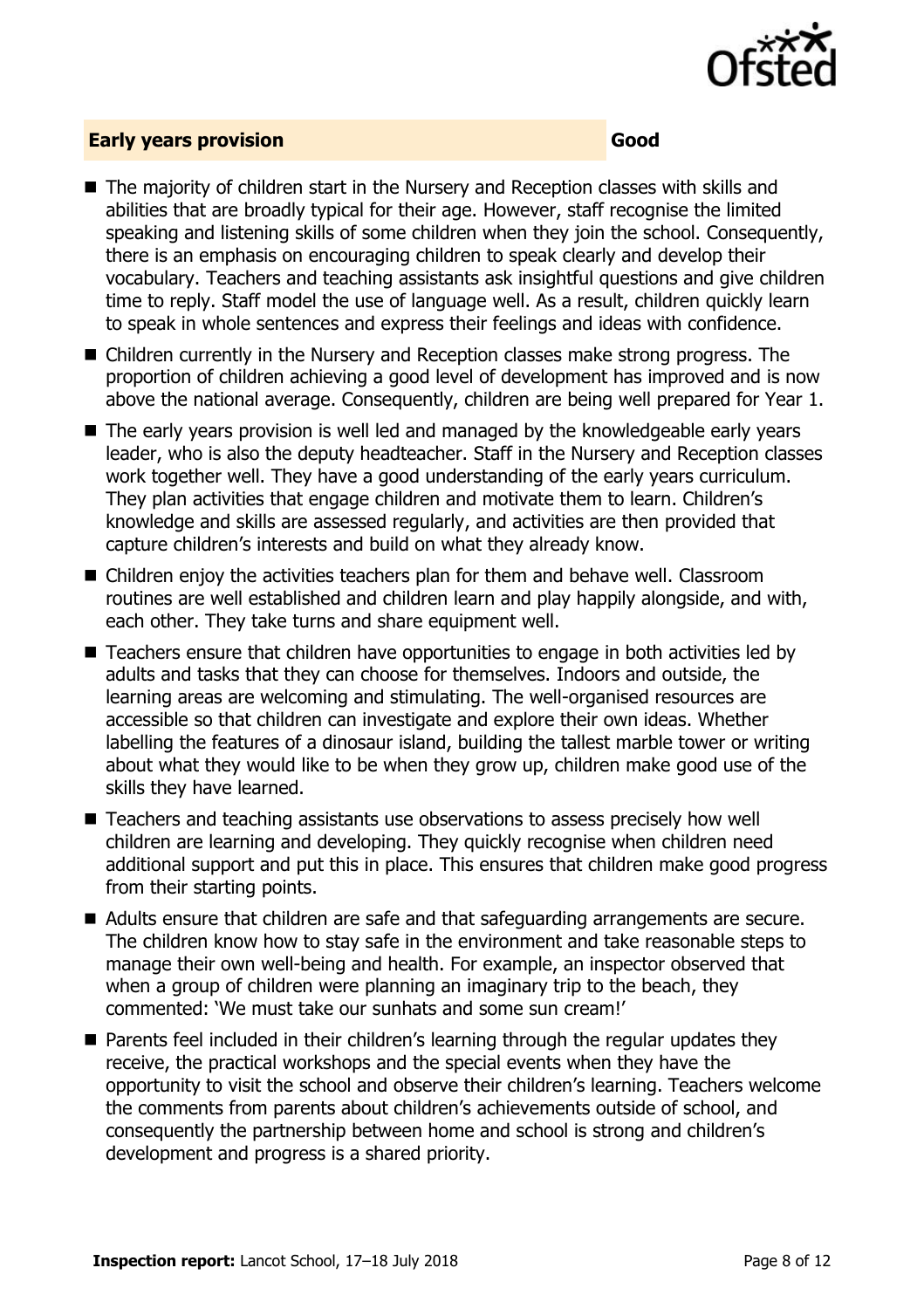

# **School details**

| Unique reference number | 142036               |
|-------------------------|----------------------|
| Local authority         | Central Bedfordshire |
| Inspection number       | 10046627             |

This inspection of the school was carried out under section 5 of the Education Act 2005.

| Type of school                      | Primary                   |
|-------------------------------------|---------------------------|
| School category                     | Academy sponsor-led       |
| Age range of pupils                 | 3 to 11                   |
| <b>Gender of pupils</b>             | Mixed                     |
| Number of pupils on the school roll | 414                       |
| Appropriate authority               | Board of trustees         |
| Chair                               | Emma Reade                |
| <b>Headteacher</b>                  | <b>Claire Probert</b>     |
| Telephone number                    | 01582 667956              |
| Website                             | www.lancotschool.co.uk    |
| <b>Email address</b>                | office@lancotschool.co.uk |
| Date of previous inspection         | Not previously inspected  |

### **Information about this school**

- The school opened in September 2015. This is the school's first inspection. When the predecessor school, Lancot School, was last inspected by Ofsted, it was judged to have serious weaknesses.
- The school is sponsored by the Challenger Multi-Academy Trust. A local governing body oversees the school and is responsible to a board of trustees.
- Lancot School is larger than the average-sized primary school.
- The school hosts a specialist resourced provision called the 'Orchard'. It caters for up to eight pupils who have social, emotional and mental health needs.
- The school does not have any provision for two-year-olds.
- Most pupils are White British. The proportion of pupils from minority ethnic groups and those who speak English as an additional language is well below the national average.
- A below-average proportion of disadvantaged pupils attend the school.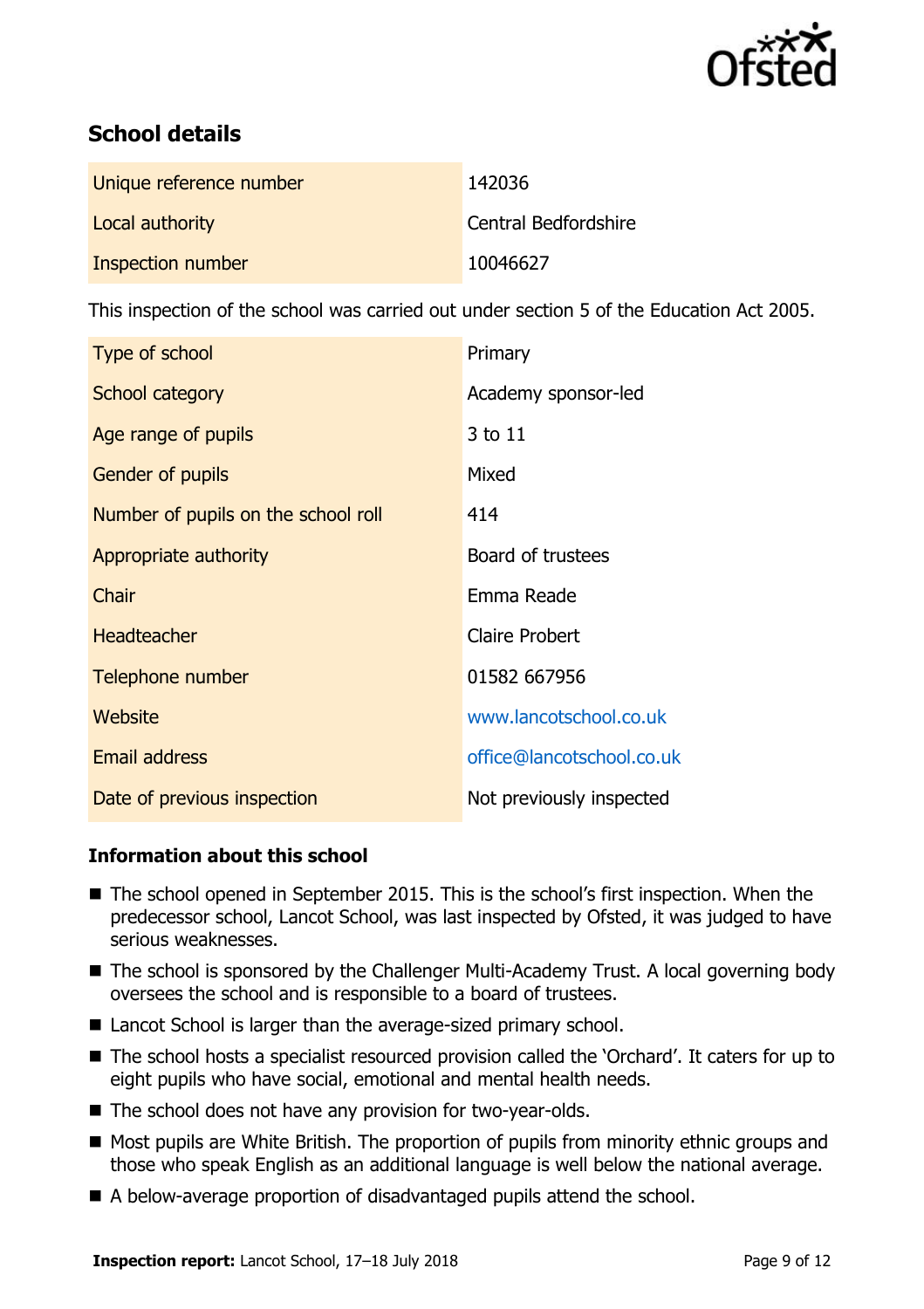

- The proportion of pupils who have SEN and/or disabilities is below the national average. The proportion of pupils who have an education, health and care plan is above average.
- The school meets the government's current floor standards, which set the minimum expectations for pupils' attainment and progress in English and mathematics.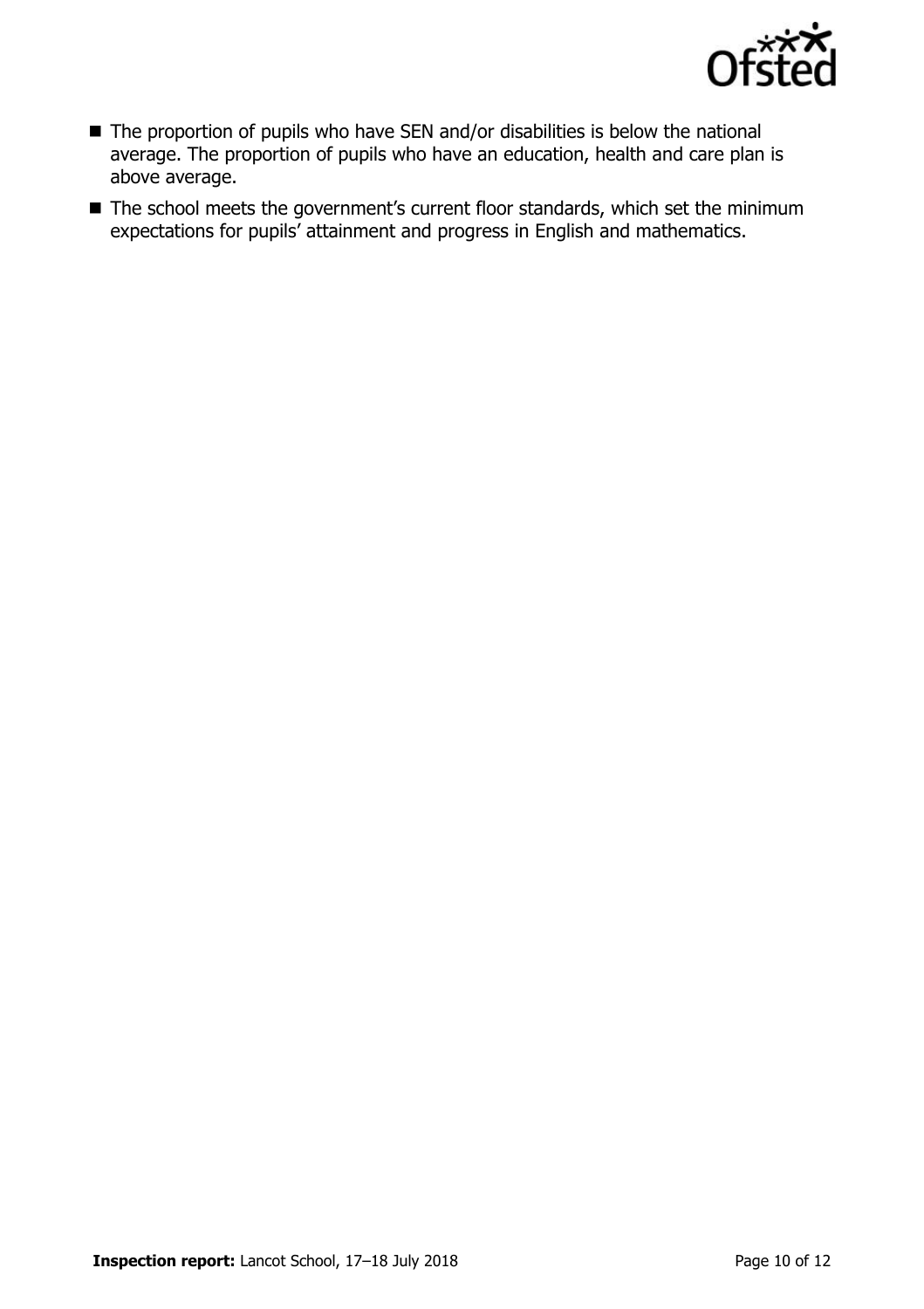

## **Information about this inspection**

- This inspection was conducted with one day's notice.
- Inspectors observed pupils' learning in every class. Inspectors looked at pupils' books across a wide range of subjects and all year groups. Work scrutinised represented different groups of pupils in the school, including disadvantaged pupils, most-able disadvantaged pupils, higher-attaining pupils and pupils who have SEN and/or disabilities.
- Meetings were held with the chief executive officer of the trust, the CMAT director of education, the head of standards, the headteacher and other senior leaders, subject leaders and two groups of pupils. The lead inspector also met the chair and vice-chair of the governing body.
- Inspectors scrutinised school improvement documents, policies, information on pupils' progress, records of the quality of teaching and information on pupils' behaviour and attendance. The single central record of recruitment checks of staff was also scrutinised.
- Inspectors considered 124 responses to Ofsted's online questionnaire, Parent View, and 38 responses to the staff questionnaire. Ofsted also took account of one email received from a parent. There were 51 responses to the pupil survey.

#### **Inspection team**

| John Daniell, lead inspector | Her Majesty's Inspector |
|------------------------------|-------------------------|
| Al Mistrano                  | Her Majesty's Inspector |
| Fiona Webb                   | Her Majesty's Inspector |